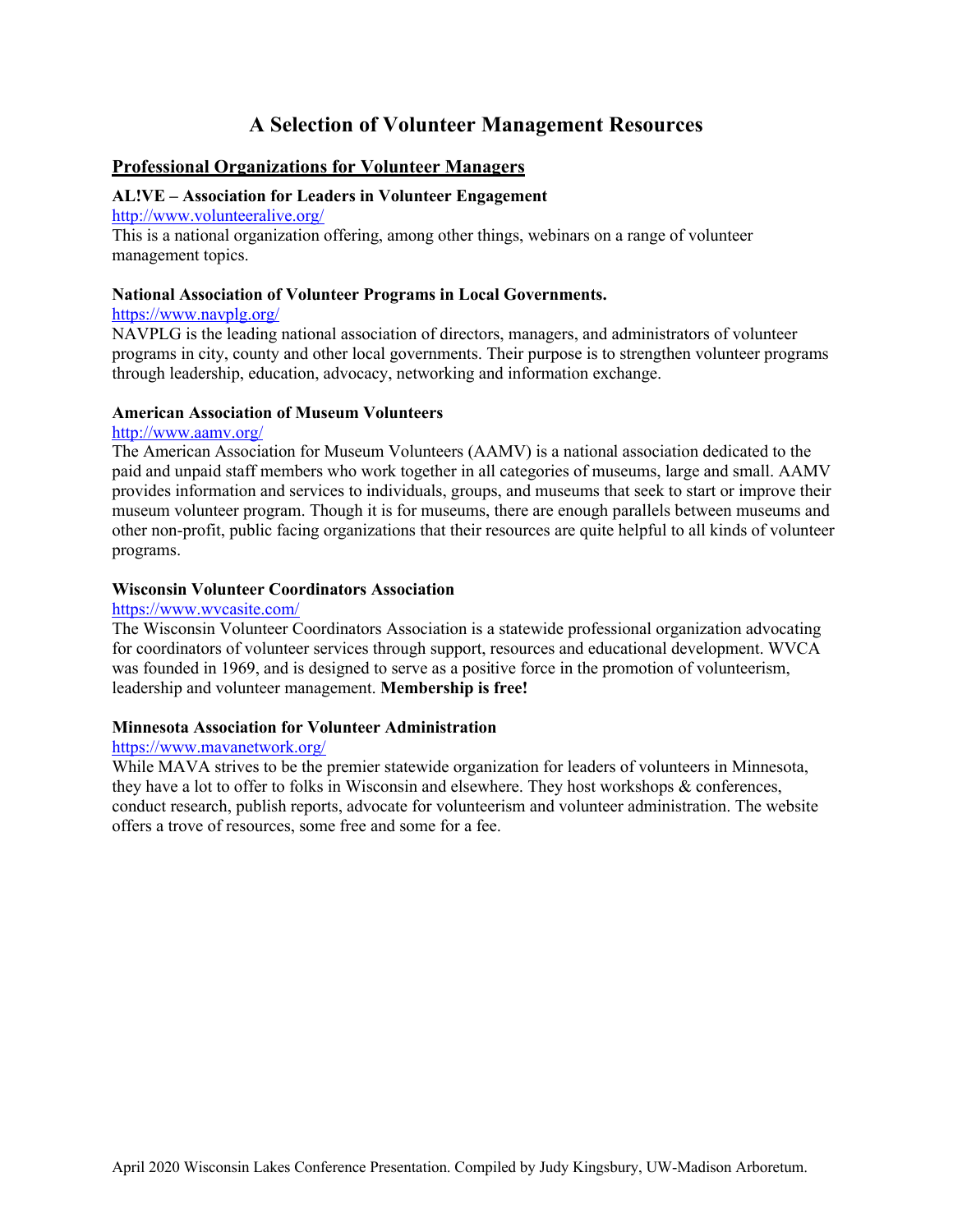# **Books**

Campbell, K.N. & Ellis, S. (2004). *The (Help!) I-Don't-Have-Enough-Time Guide to Volunteer Management.* Energize, Inc.

Connors, T.D. (Ed.). (1995). *The Volunteer Management Handbook*. New York, NY: Wiley and Sons.

Ellis, Susan J. (2002). *The Volunteer Recruitment (and membership development) book, Third Edition*. Philadelphia, PA: Energize, Inc.

Ellis, Susan J. (2010). *From the Top Down, The Executive Role in Successful Volunteer Involvement, Third Edition*. Philadelphia, PA: Energize, Inc.

Seel, Keith (Ed.). (2016). *Volunteer Administration: Professional Practice, Third Edition.* Toronto, Ontario: LexisNexis Canada.

# **Websites**

## **Council for Certification in Volunteer Administration**

## http://cvacert.org/

Professional certification signals a commitment to excellence. It confirms that individuals have the knowledge needed to competently attract, onboard and support volunteers. Certification promotes personal confidence, and helps employers hire, verify and reward relevant expertise.

#### **Energize, Inc.**

#### https://energizeinc.com/

This great website is a clearinghouse of information, including a library, e-bookstore, links to other websites, listing of professional organizations, articles, and more related to volunteer management.

## **Volunteer Canada**

#### https://volunteer.ca/

See what our neighbors to the north do. Volunteer Canada works to increase and support volunteerism and civic participation. Their programs, research, training, tools, resources and national initiatives provide leadership on issues and trends in Canada's volunteer landscape. Good information on their website on an array of volunteerism topics.

#### **Nonprofit Risk Management Center**

### http://www.nonprofitrisk.org/

Risk Management is often an uncomfortable topic for non-profits, especially those that are all volunteer, yet it is important. The NRMC offers webinars and consulting services for a fee, to non-profit organization.

#### **Points of Light Foundation**

#### http://www.pointsoflight.org/

A vast organization offering many things, including volunteer recruiting, training for volunteer managers, research reports on volunteerism and civic engagement.